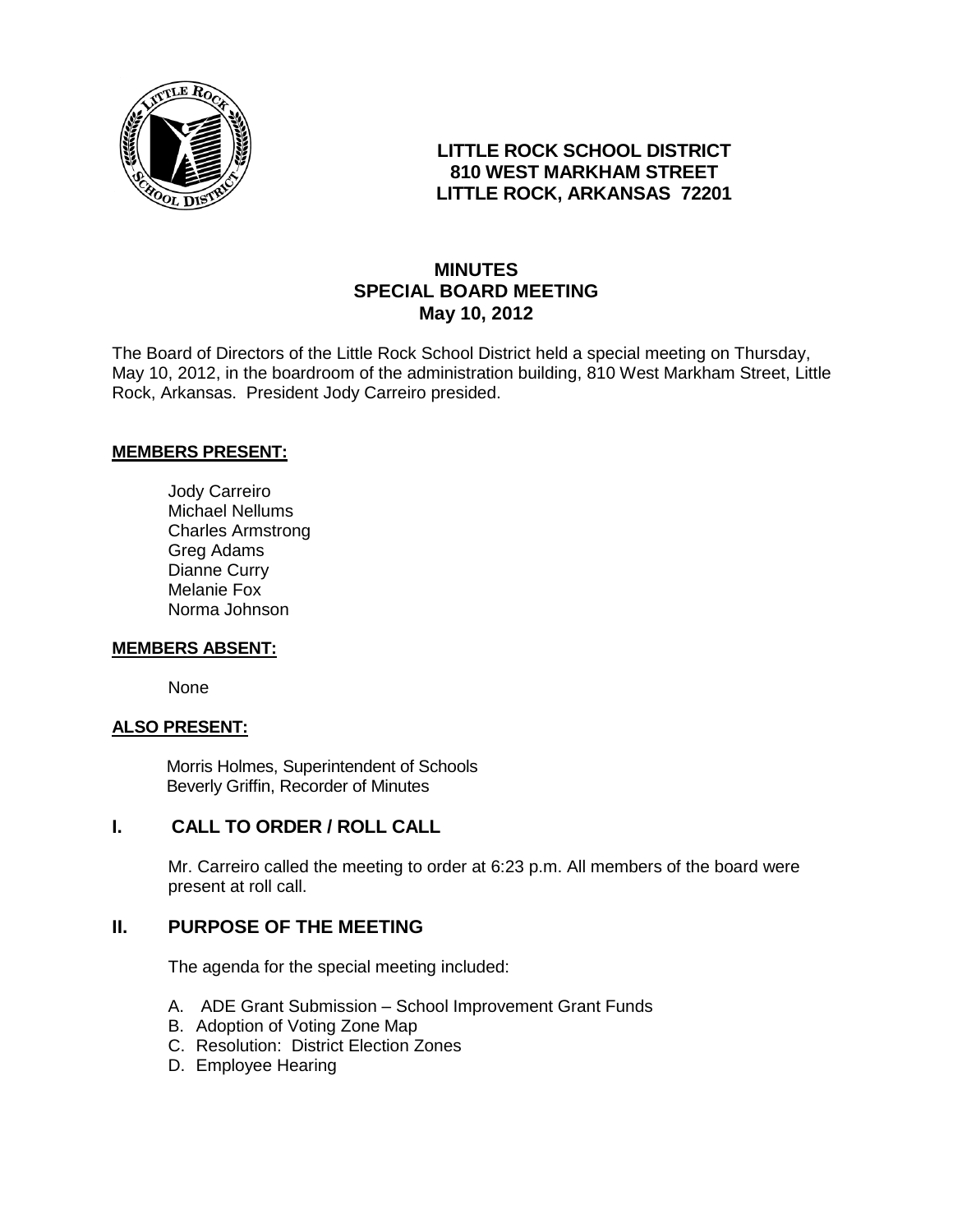## **III. ACTION AGENDA:**

## **A. ADE Grant Submission – School Improvement Grant Funds**

Members of the faculty of McClellan were present to provide information for the board's consideration in their request for approval of a grant submission to the Arkansas Department of Education.

Linda Young introduced the delegation from McClellan. Mr. Myton, acting principal was also present. Marie Boone, chair of the committee and math coach from McClellan, discussed the goals established for improving student achievement at McClellan.

Roy Vaughn, reviewed strategies for monitoring the grant and following through with insuring the grant's requirements are followed with fidelity.

Cassandra Stoddard, science department representative, discussed improving technology to engage students in their ability to learn science. Students arriving at McClellan as 9<sup>th</sup> graders are often lacking in the skills needed to be successful learners.

Marcus Collins, physics teacher, discussed implementation of "Project Lead the Way," which will allow students to earn certification in areas that would lead to careers and trades.

Nicole Thomas, a parent in the southwest community, was encouraged to allow her child to attend McClellan. She has worked on the committee to apply for the SIG grant, and believes it will allow additional and more meaningful parental and community involvement in the learning processes.

Ms. Johnson, Ms. Curry and Dr. Nellums spoke in support of the grant application. Dr. Nellums asked the committee to be involved in the selection of the supplemental services provider when one is chosen to work within the school in support of student remediation and academic improvement.

Ms. Fox made a motion to approve submission of the grant. Mr. Armstrong seconded the motion and it **carried unanimously**.

#### **B. Adoption of Voting Zone Map**

Mr. Carreiro asked for a motion to add map alternative 7 to the other two options, labeled 5 and 6, for rezoning the districts election zones. Dr. Nellums moved to include Map #7. Ms. Curry seconded the motion and it **carried 5-2**, with Mr. Carreiro and Ms. Fox voting in opposition.

Mr. Heller responded to questions from the board and discussed the compliance criteria for selection of the redistricting maps. Metroplan has been working with board members and with Mr. Heller to ensure compliance with the laws and regulations regarding the divisions of varying populations. Mr. Heller stated his belief that all three maps were in compliance with the Voting Rights Act and with the Constitution of the U.S.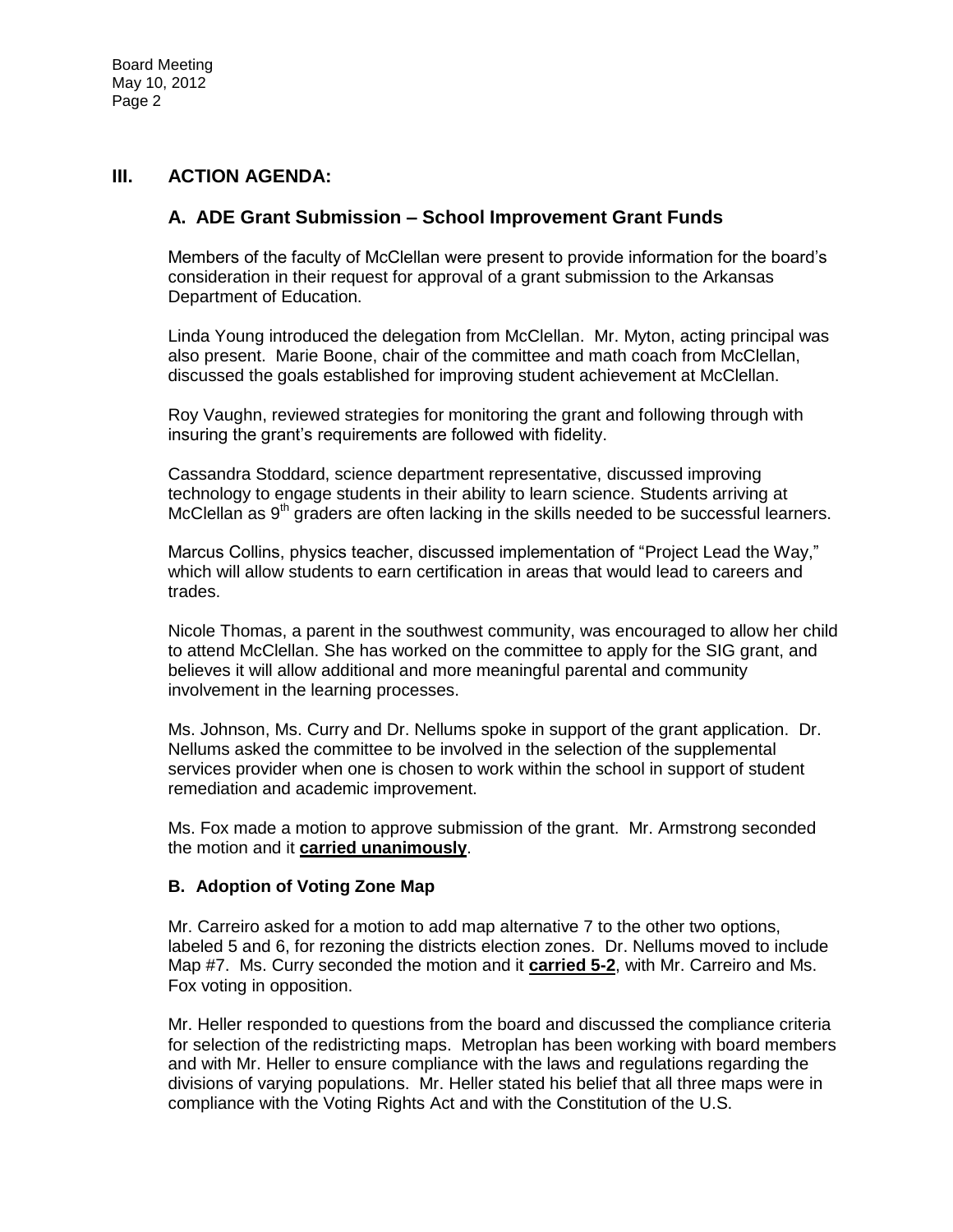Mr. Nellums made a motion to adopt the map labeled Option #7. Ms. Curry seconded the motion. Ms. Fox expressed her concerns with map 7 relating to the variances between zones and the particular deviations in Hispanic voting population.

Mr. Carreiro and Mr. Adams also spoke in opposition to the adoption of map 7. After lengthy discussion, the motion to adopt Map Option #7 **carried 4-3**. Ms. Fox, Mr. Adams and Mr. Carreiro voted in opposition.

## **C. Resolution: District Election Zones**

Chris Heller provided a revised version of the Resolution supporting the selection of Map #7 for the district's required rezoning. Dr. Nellums made a motion to adopt and approve the Resolution as submitted. Ms. Curry seconded the motion, and it **carried unanimously**.

The board recessed the special meeting and completed the agenda setting session. They returned to the special meeting to conduct the employee hearing at 8:32 p.m. Six members of the board were present. Mr. Nellums was absent.

# **D. Employee Hearing**

<Employee> requested a closed hearing. He was represented by Michael Coleman of the Little Rock Education Association. The district was represented by David Hartz.

<Employee> was a security officer assigned to McClellan. In December 2011, he was recommended for termination by the superintendent based on a report from the principal of McClellan High School. <Employee> was provided with a notification letter and was advised of his right to an appeal of the recommendation. The specific reasons for termination were specified in the letter, and included accusations from several students of making inappropriate and sexually suggestive comments to and about female students.

 $\leq$ Student $\geq$ , an 11<sup>th</sup> grade student, was questioned in detail and reviewed the statement she made in October 2011, regarding sexually explicit comments <Employee> made in her presence.

Security Officer Sharon Hester testified in support of the statements taken in reference to the allegations made by the students. She reported she had worked with <Employee> for 7 or 8 years. She had never heard similar accusations against <Employee> prior to the date of this incident.

Don Allen, security supervisor, responded to questions regarding the gathering of evidence and investigation into the accusations against <Employee>.

Clausey Myton, interim principal of McClellan High School, responded to questions regarding <employee's> performance as a security officer, stating he had received mostly favorable evaluations over the years. He confirmed his decision to have the students' allegations investigated and reviewed his previous statements recommending termination.